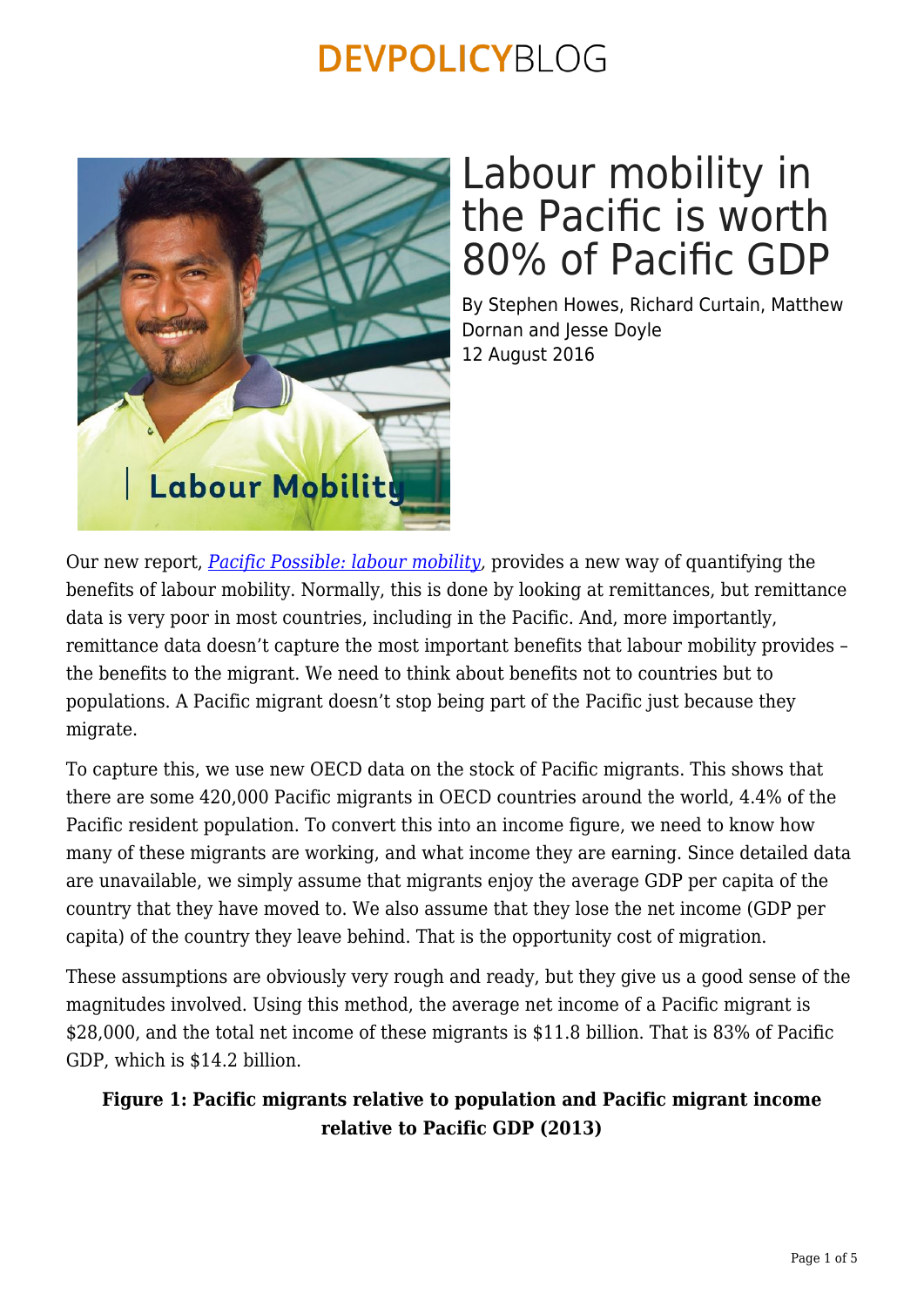

Of course, that overseas income is not included in GDP, which is a figure that measures the value of domestic output. But how do 4% of the Pacific resident population enjoy an income equivalent to 83% of Pacific GDP? Because on average they earn so much more. Average GDP per capita in the Pacific is \$1,500 (2005 prices). Average GDP per capita in the OECD is almost \$30,000, or 20 times as high. 4 times 20 is 80. It's the simple but powerful arithmetic that makes labour mobility such a game changer in the Pacific. Increasing the stock of migrants by one percentage point will generate an additional 20 percentage points of GDP. No other reform can bring comparable benefits.

What is also clear from the data is the highly unequal distribution of the benefits of labour mobility within the Pacific. The figure below orders the Pacific countries covered by our report (those countries which are World Bank members) from highest to lowest in terms of population abroad. Tonga has the equivalent of half its domestic population abroad. PNG has just 0.2%, making it one of the most isolated countries in the world.

### **Figure 2: Pacific migrants relative to resident population (2013)**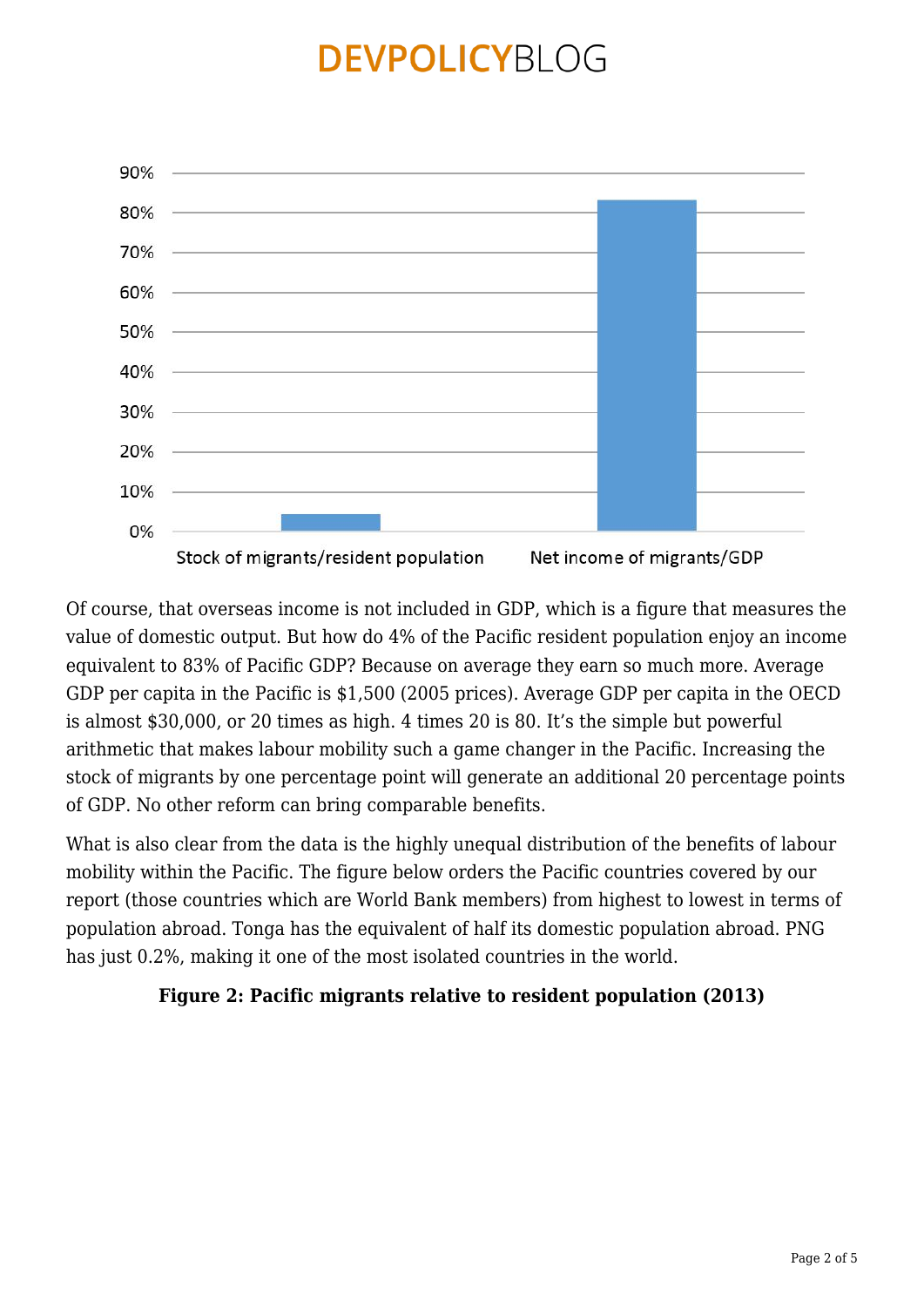

These differences are manifested in a huge range of ratios of net migrant income to GDP, which range from 600% (Tonga) to 6% (PNG).

#### **Figure 3: Pacific migrant income relative to Pacific GDP (2013)**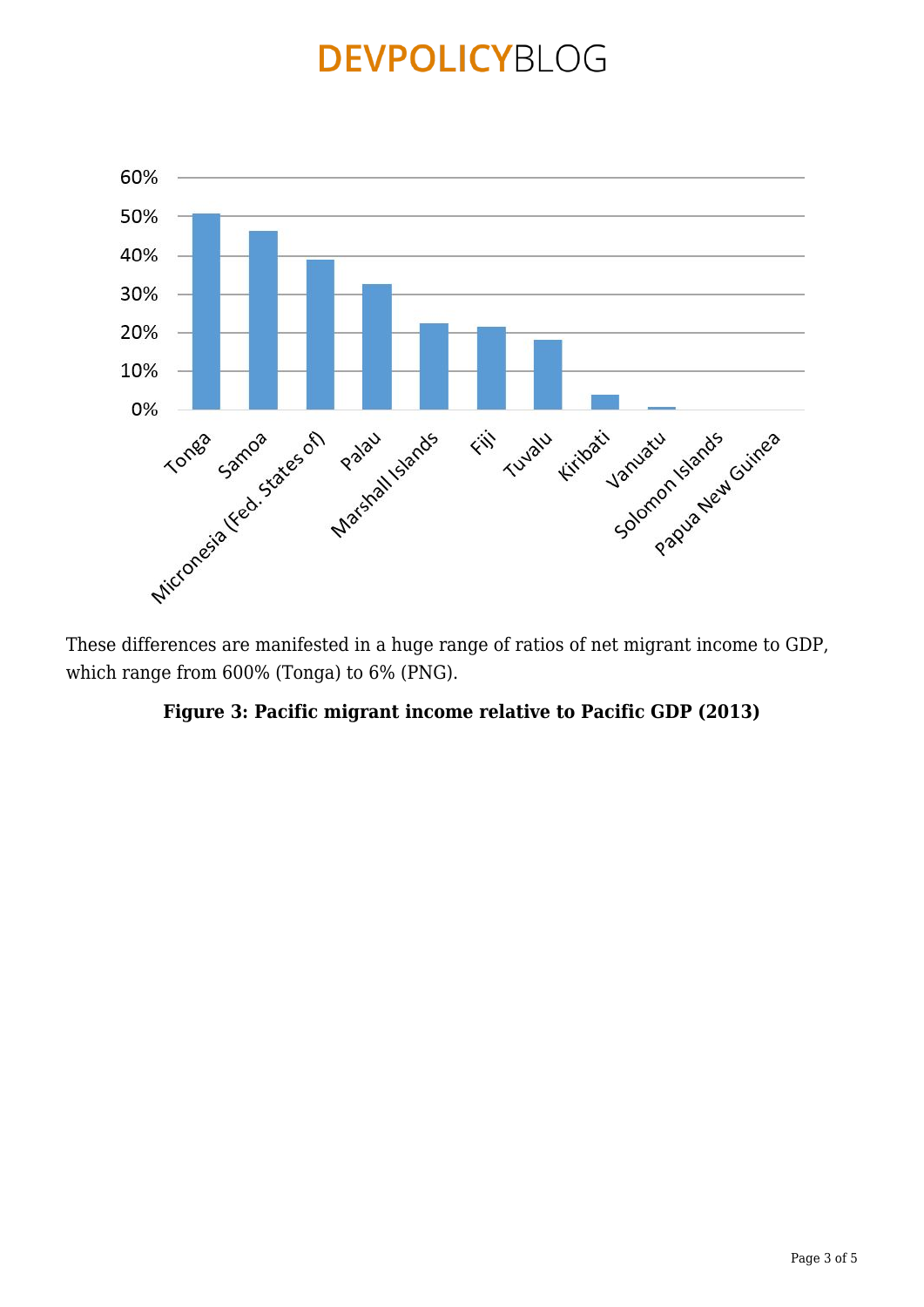

In our report we propose a number of reforms that could lead to modest increases in the number of Pacific migrants abroad, and significant increases in net overseas income. The aim is not just to increase total labour mobility earnings, but to spread opportunities to nations where labour mobility options are the most limited. The focus of our report on unskilled and low skilled labour mobility pathways ensures it is not only the highly educated that will be able to migrate.

You can read our [report](http://pubdocs.worldbank.org/en/555421468204932199/labour-mobility-pacific-possible.pdf) (and subsequent blogs) for the details of those reforms, and for a quantification of their impact. What we've tried to do in this post is demonstrate the importance of labour mobility for the Pacific. It's not just about remittances. It's about the income earning opportunities which give rise to those remittances. Much effort is exerted and much aid spent on boosting Pacific GDP. But poverty rates remain stubbornly high, especially in the low mobility countries of PNG, Solomon Islands and Vanuatu, and in the atoll nations of Kiribati and Tuvalu. Let's not forget the opportunities for Pacific islanders abroad, which even today are worth some 80% of Pacific domestic GDP.

*Stephen Howes is the Director and Matthew Dornan the Deputy Director of the Development Policy Centre. Richard Curtain is an independent consultant and Visiting Fellow at the Development Policy Centre. Jesse Doyle is a Social Protection Economist with the World Bank and a Development Policy Centre Associate.*